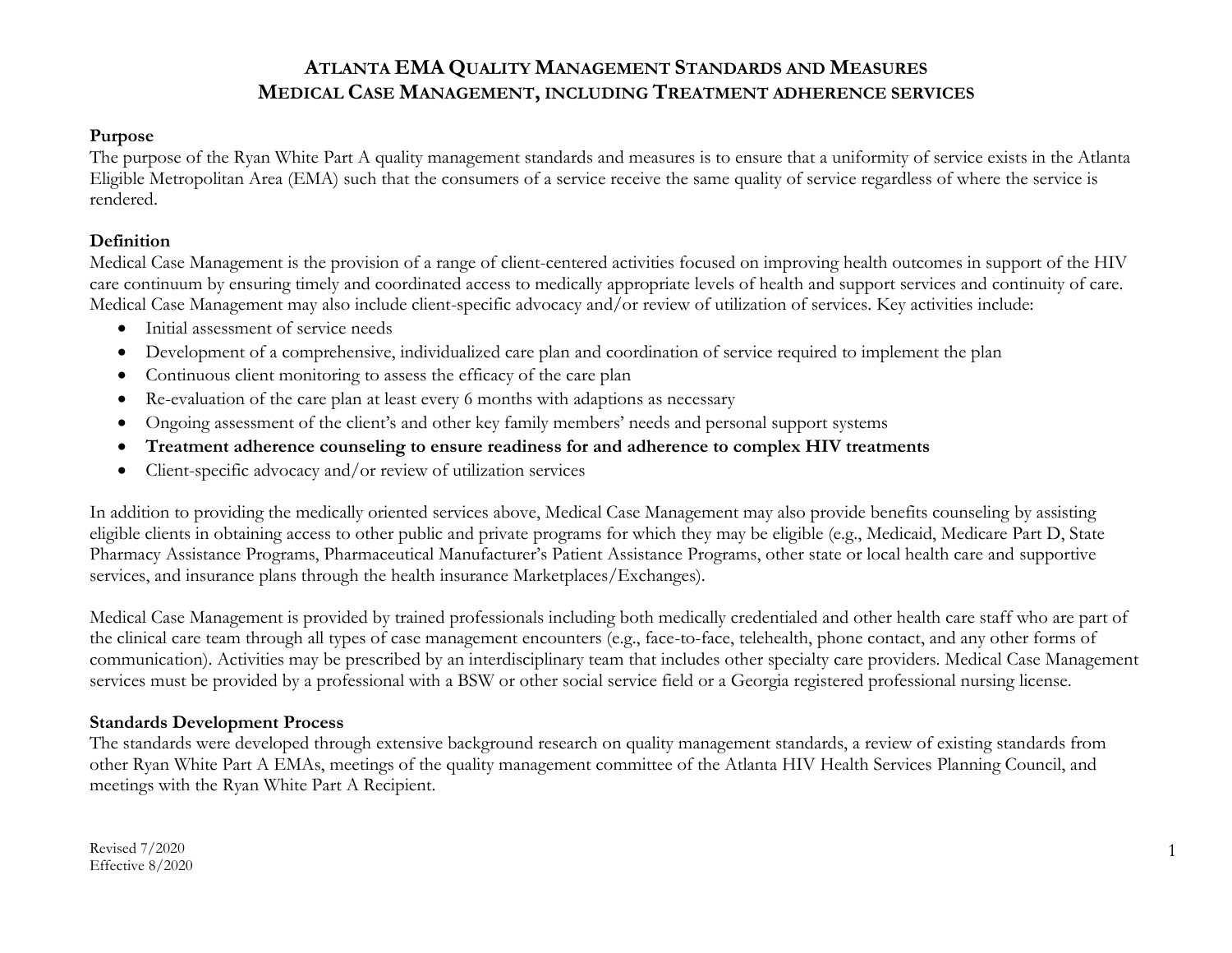#### **Application of Standards**

These standards apply to any agency receiving Part A funds to provide Medical Case Management services. If an agency is unable to meet a particular standard, the agency must document why the standard was unable to be met and explain in quarterly reports the steps it is taking to meet that standard.

#### **Mental Health, Substance Abuse, Legal and Case Management Standardized Screening Questions**

The screening process includes utilization of the Atlanta EMA Screening Tool, standardized Case Management, Mental Health, Substance Abuse, and Legal questions, which all agencies must use if receiving Part A funds to provide Outpatient Ambulatory Health Services, Substance Abuse, Mental Health, Case Management (medical or non-medical) or Referral for Health Care and Support services. The purpose of the tool is to provide a uniform way to identify persons living with HIV (PLWH) who need an assessment conducted. Given this standardized approach, clients will receive the same follow-up for assessment, treatment and/or referrals based on their responses, regardless of the agency. Please note that agencies may decide to add more questions to their screening tool; however, the questions listed in these standards must be asked first before an agency's additional questions.

#### **Grievance Process**

If a grievance is filed after the screening process and it is unable to be resolved by the agency grievance person, the client shall receive an assessment, not a second screening. If a grievance is filed after the assessment process and it is unable to be resolved by the agency grievance person, the client shall receive a second assessment completed by a different Case Manager.

#### **Acknowledgements**

Fulton County would like to thank all of the EMAs that shared their standards and those who gave generously of their time to provide valuable input to the development of these quality management standards and measures.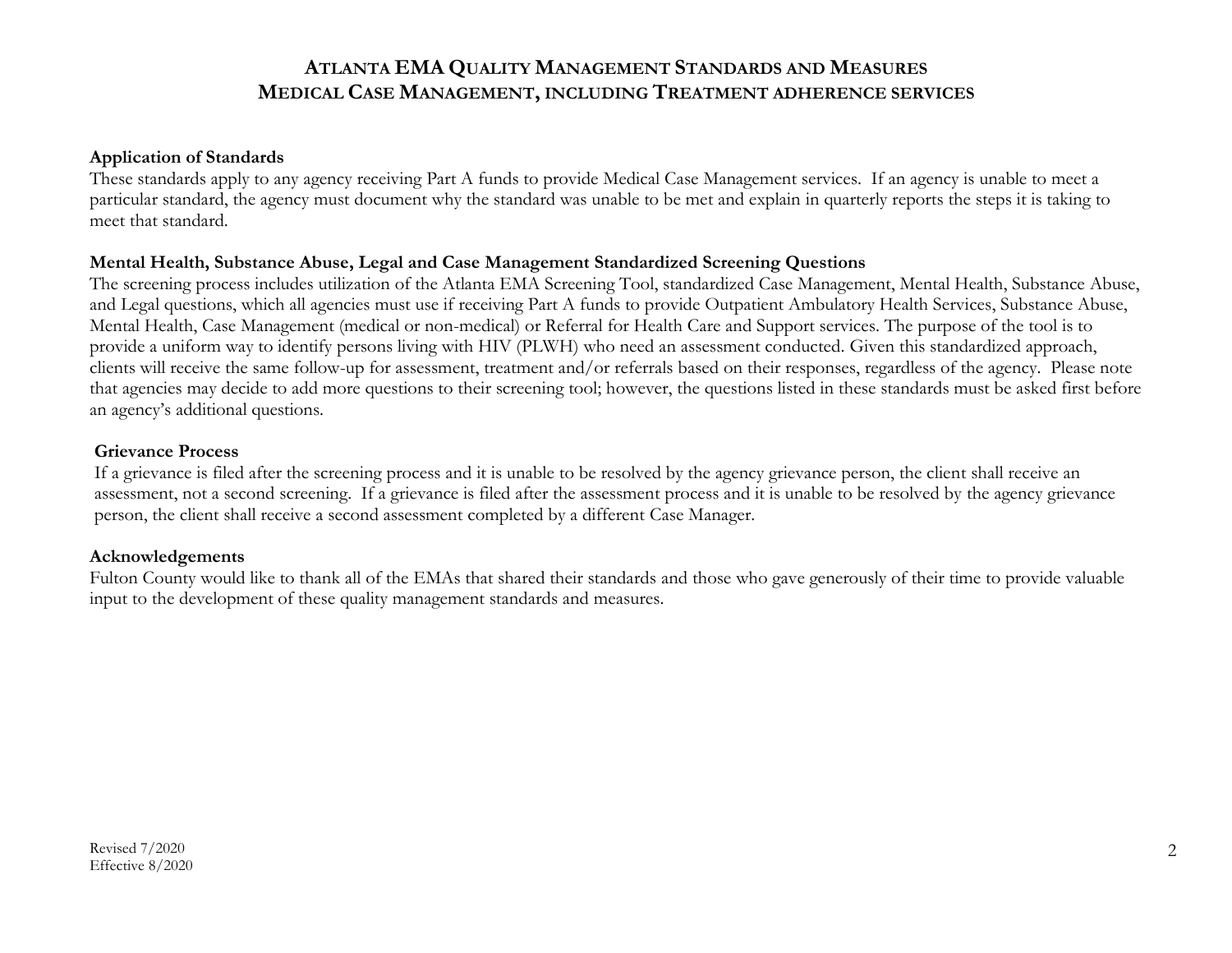| <b>Policies and Procedures</b><br>I.                                                                                                                                                                                                                                                                                                                                                                                                                                                                                                                                                                                                                                                                                                                                                                                                                                                                                                                                                                                                                                                                       |                                                                                                         |
|------------------------------------------------------------------------------------------------------------------------------------------------------------------------------------------------------------------------------------------------------------------------------------------------------------------------------------------------------------------------------------------------------------------------------------------------------------------------------------------------------------------------------------------------------------------------------------------------------------------------------------------------------------------------------------------------------------------------------------------------------------------------------------------------------------------------------------------------------------------------------------------------------------------------------------------------------------------------------------------------------------------------------------------------------------------------------------------------------------|---------------------------------------------------------------------------------------------------------|
| Standard                                                                                                                                                                                                                                                                                                                                                                                                                                                                                                                                                                                                                                                                                                                                                                                                                                                                                                                                                                                                                                                                                                   | Measure                                                                                                 |
| A. Agency must have policies and procedures in place that address confidentiality<br>(HIPAA), grievance procedures and supervision requirements per federal and state<br>law and local regulations.                                                                                                                                                                                                                                                                                                                                                                                                                                                                                                                                                                                                                                                                                                                                                                                                                                                                                                        | Policy and procedure manual<br>$\bullet$<br>Grievance procedure posted in visible location<br>$\bullet$ |
| B. Agency has eligibility requirements for services in written form. This is inclusive of:<br>$\checkmark$ Clients rights and responsibilities<br>$\checkmark$ Release of information/confidentiality<br>Eligibility for services<br>$\checkmark$                                                                                                                                                                                                                                                                                                                                                                                                                                                                                                                                                                                                                                                                                                                                                                                                                                                          | Policy on file<br>$\bullet$                                                                             |
| C. Agency is licensed and/or accredited by the appropriate city/county/state/federal<br>agency.                                                                                                                                                                                                                                                                                                                                                                                                                                                                                                                                                                                                                                                                                                                                                                                                                                                                                                                                                                                                            | Current licensure on file from appropriate<br>$\bullet$<br>city/county/state/federal agency             |
| D. Agency has written policies and procedures in place that protect the physical safety<br>and well-being of staff and clients. This is inclusive of:<br>$\checkmark$ Physical agency safety management and public health emergencies<br>Meets fire safety requirements<br>Complies with Americans with Disabilities Act (ADA)<br>Is clean, comfortable and free from hazards<br>Complies with Occupational Safety and Health Administration<br>(OSHA) infection control practices<br>Follows recommendations of Centers for Disease Control and<br>Prevention (CDC) guidelines during pandemics and outbreaks<br>Maintains and updates an emergency preparedness plan<br>Crisis management and psychiatric emergencies<br>$\checkmark$<br>How to assess emergent/urgent vs. routine need<br>Verbal intervention<br>Non-violent physical intervention<br>Emergency medical contact information<br>Incident reporting<br>Voluntary and involuntary inpatient admission<br>Refusal and/or termination of services<br>Personnel<br>$\checkmark$<br>Roles and responsibilities of staff, including supervision | Policy on file<br>$\bullet$<br>Site Visit/Program Monitoring<br>$\bullet$                               |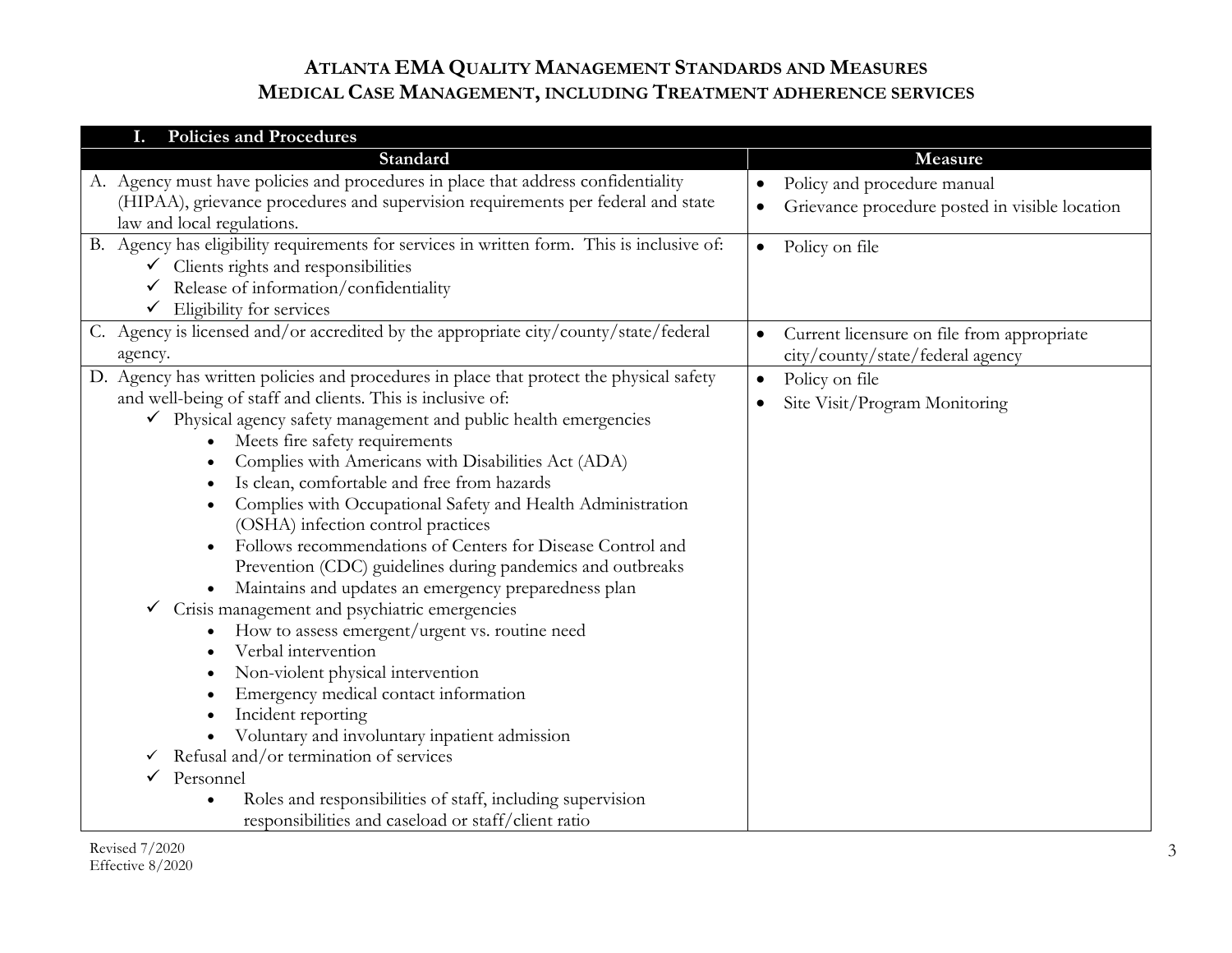| horond once ham incentently involved in the andministration convention                                                                                                             |                                            |
|------------------------------------------------------------------------------------------------------------------------------------------------------------------------------------|--------------------------------------------|
| $\checkmark$ Client/Parent/Guardian Rights and Responsibilities                                                                                                                    |                                            |
| Health Record Storage and Maintenance                                                                                                                                              |                                            |
| Complies with DHHS, Office of Civil Rights HIPAA requirements                                                                                                                      |                                            |
| Business Association Agreements on file<br>$\checkmark$                                                                                                                            |                                            |
| E. Agency has private, confidential office space for seeing clients (e.g. no half-walls or                                                                                         | Site Visit/Program Monitoring<br>$\bullet$ |
| cubicles, all rooms must have doors).                                                                                                                                              |                                            |
| F. Agency will have all inactivated client records in a confidential locked location for a                                                                                         | Site Visit/Program Monitoring<br>$\bullet$ |
| period as stipulated by law.                                                                                                                                                       |                                            |
| G. Agency is contractually required to maintain documentation of the following which                                                                                               | Client record<br>$\bullet$                 |
| shall be made available to the Recipient and HRSA upon request and during Ryan                                                                                                     |                                            |
| White Part A site visits:                                                                                                                                                          |                                            |
| $\checkmark$ Documentation that service providers are trained professionals, either medically<br>credentialed persons or other health care staff who are part of the clinical care |                                            |
| team                                                                                                                                                                               |                                            |
| Documentation that case notes are shared with other members of the health care                                                                                                     |                                            |
| team                                                                                                                                                                               |                                            |
| Documentation of case consultations with other members of the health care team<br>v                                                                                                |                                            |
| Documentation that the following activities are being carried out for clients as<br>$\checkmark$                                                                                   |                                            |
| necessary:                                                                                                                                                                         |                                            |
| Initial assessment of service needs                                                                                                                                                |                                            |
| Development of a comprehensive, individualized care plan including<br>٠                                                                                                            |                                            |
| treatment adherence                                                                                                                                                                |                                            |
| Coordination of services required to implement the plan<br>€                                                                                                                       |                                            |
| Continuous client monitoring to assess the efficacy of the plan<br>€                                                                                                               |                                            |
| Periodic re-evaluation and adaptation of the plan at least every 6 months                                                                                                          |                                            |
| Documentation in program and client records of case management services and                                                                                                        |                                            |
| encounters, including:                                                                                                                                                             |                                            |
| Types of services provided                                                                                                                                                         |                                            |
| Types of encounters/communication                                                                                                                                                  |                                            |
| Duration and frequency of the encounters                                                                                                                                           |                                            |
| Documentation in client records of services provided, such as:<br>v.                                                                                                               |                                            |
| Client-centered services that link clients with health care, psychosocial, and                                                                                                     |                                            |
| other services and assist them to access other public and private programs for                                                                                                     |                                            |
|                                                                                                                                                                                    |                                            |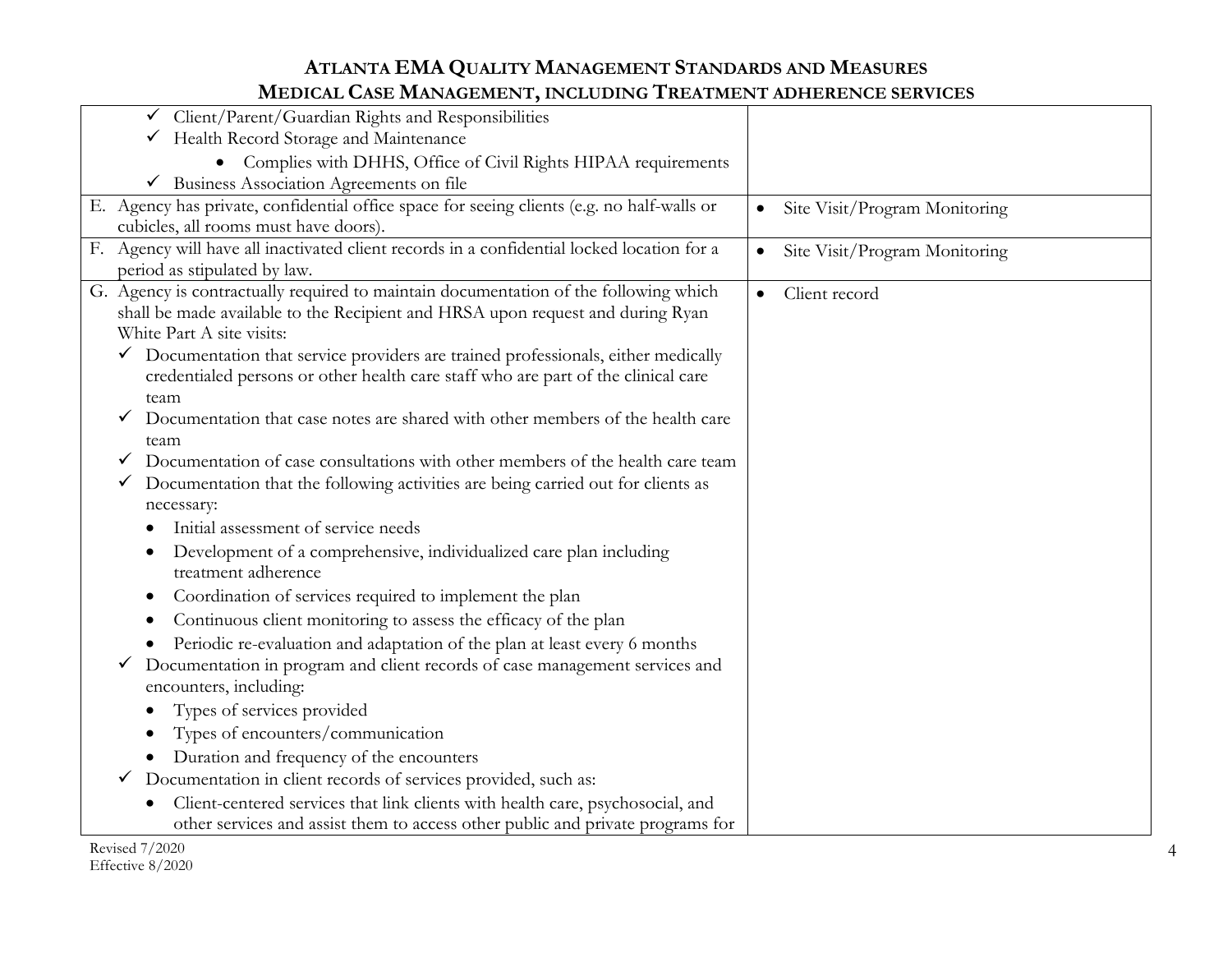| Coordination and follow up of medical treatments including ADAP<br>recertification<br>Ongoing assessment of client's and other key family members' needs and<br>$\bullet$<br>personal support systems<br>Treatment adherence counseling<br>Client-specific advocacy<br><b>Program Staff</b><br>П.<br>Standard<br>Measure<br>A. Medical Case Managers are trained and knowledgeable about HIV/AIDS and<br>Personnel records<br>$\bullet$<br>current resources.<br>B. Medical Case Managers have appropriate skills, relevant experience and licensure to<br>Resumes in personnel records<br>$\bullet$<br>provide Medical Case Management services to people living with HIV. All Case<br>Personnel and training records<br>Managers are properly trained and meet the staff qualifications for Medical Case<br>Managers as defined in the introduction to this document.<br>C. Agency staff administering screening questions must have completed training for<br>Training records<br>$\bullet$<br>using the Atlanta EMA Screening Tool.<br>D. Medical Case Managers shall receive a minimum of 1 hour of monthly<br>Personnel records<br>$\bullet$<br>administrative supervision.<br>E. Medical Case Managers will participate in at least 6 hours of education/training<br>Training/education documentation in personnel<br>annually.<br>files<br>F. Medical Case Managers should manage caseloads no more than 50 active clients at a<br>Site Visit/Program Monitoring<br>time.<br><b>Access to Services</b><br>ШІ.<br><b>Standard</b><br>Measure<br>A. Agency is accessible to desired target populations. Accessibility includes:<br>Site visit<br>$\checkmark$ Proximity to community impacted by HIV<br>Agency client data report consistent with funding<br>$\bullet$<br>requirements<br>Proximity to mass transit<br>Proximity to low-income individuals<br>Proximity to underinsured or uninsured individuals<br>B. Agency demonstrates the ability to provide culturally and linguistically competent<br>Personnel and training records<br>$\bullet$<br>Medical Case Management services according to Atlanta EMA standards for<br>Site visit<br>desired target population<br>Client satisfaction survey<br>$\bullet$ |                            |  |
|---------------------------------------------------------------------------------------------------------------------------------------------------------------------------------------------------------------------------------------------------------------------------------------------------------------------------------------------------------------------------------------------------------------------------------------------------------------------------------------------------------------------------------------------------------------------------------------------------------------------------------------------------------------------------------------------------------------------------------------------------------------------------------------------------------------------------------------------------------------------------------------------------------------------------------------------------------------------------------------------------------------------------------------------------------------------------------------------------------------------------------------------------------------------------------------------------------------------------------------------------------------------------------------------------------------------------------------------------------------------------------------------------------------------------------------------------------------------------------------------------------------------------------------------------------------------------------------------------------------------------------------------------------------------------------------------------------------------------------------------------------------------------------------------------------------------------------------------------------------------------------------------------------------------------------------------------------------------------------------------------------------------------------------------------------------------------------------------------------------------------------------------------------------------------------------------------------------------------------|----------------------------|--|
|                                                                                                                                                                                                                                                                                                                                                                                                                                                                                                                                                                                                                                                                                                                                                                                                                                                                                                                                                                                                                                                                                                                                                                                                                                                                                                                                                                                                                                                                                                                                                                                                                                                                                                                                                                                                                                                                                                                                                                                                                                                                                                                                                                                                                                 | which they may be eligible |  |
|                                                                                                                                                                                                                                                                                                                                                                                                                                                                                                                                                                                                                                                                                                                                                                                                                                                                                                                                                                                                                                                                                                                                                                                                                                                                                                                                                                                                                                                                                                                                                                                                                                                                                                                                                                                                                                                                                                                                                                                                                                                                                                                                                                                                                                 |                            |  |
|                                                                                                                                                                                                                                                                                                                                                                                                                                                                                                                                                                                                                                                                                                                                                                                                                                                                                                                                                                                                                                                                                                                                                                                                                                                                                                                                                                                                                                                                                                                                                                                                                                                                                                                                                                                                                                                                                                                                                                                                                                                                                                                                                                                                                                 |                            |  |
|                                                                                                                                                                                                                                                                                                                                                                                                                                                                                                                                                                                                                                                                                                                                                                                                                                                                                                                                                                                                                                                                                                                                                                                                                                                                                                                                                                                                                                                                                                                                                                                                                                                                                                                                                                                                                                                                                                                                                                                                                                                                                                                                                                                                                                 |                            |  |
|                                                                                                                                                                                                                                                                                                                                                                                                                                                                                                                                                                                                                                                                                                                                                                                                                                                                                                                                                                                                                                                                                                                                                                                                                                                                                                                                                                                                                                                                                                                                                                                                                                                                                                                                                                                                                                                                                                                                                                                                                                                                                                                                                                                                                                 |                            |  |
|                                                                                                                                                                                                                                                                                                                                                                                                                                                                                                                                                                                                                                                                                                                                                                                                                                                                                                                                                                                                                                                                                                                                                                                                                                                                                                                                                                                                                                                                                                                                                                                                                                                                                                                                                                                                                                                                                                                                                                                                                                                                                                                                                                                                                                 |                            |  |
|                                                                                                                                                                                                                                                                                                                                                                                                                                                                                                                                                                                                                                                                                                                                                                                                                                                                                                                                                                                                                                                                                                                                                                                                                                                                                                                                                                                                                                                                                                                                                                                                                                                                                                                                                                                                                                                                                                                                                                                                                                                                                                                                                                                                                                 |                            |  |
|                                                                                                                                                                                                                                                                                                                                                                                                                                                                                                                                                                                                                                                                                                                                                                                                                                                                                                                                                                                                                                                                                                                                                                                                                                                                                                                                                                                                                                                                                                                                                                                                                                                                                                                                                                                                                                                                                                                                                                                                                                                                                                                                                                                                                                 |                            |  |
|                                                                                                                                                                                                                                                                                                                                                                                                                                                                                                                                                                                                                                                                                                                                                                                                                                                                                                                                                                                                                                                                                                                                                                                                                                                                                                                                                                                                                                                                                                                                                                                                                                                                                                                                                                                                                                                                                                                                                                                                                                                                                                                                                                                                                                 |                            |  |
|                                                                                                                                                                                                                                                                                                                                                                                                                                                                                                                                                                                                                                                                                                                                                                                                                                                                                                                                                                                                                                                                                                                                                                                                                                                                                                                                                                                                                                                                                                                                                                                                                                                                                                                                                                                                                                                                                                                                                                                                                                                                                                                                                                                                                                 |                            |  |
|                                                                                                                                                                                                                                                                                                                                                                                                                                                                                                                                                                                                                                                                                                                                                                                                                                                                                                                                                                                                                                                                                                                                                                                                                                                                                                                                                                                                                                                                                                                                                                                                                                                                                                                                                                                                                                                                                                                                                                                                                                                                                                                                                                                                                                 |                            |  |
|                                                                                                                                                                                                                                                                                                                                                                                                                                                                                                                                                                                                                                                                                                                                                                                                                                                                                                                                                                                                                                                                                                                                                                                                                                                                                                                                                                                                                                                                                                                                                                                                                                                                                                                                                                                                                                                                                                                                                                                                                                                                                                                                                                                                                                 |                            |  |
|                                                                                                                                                                                                                                                                                                                                                                                                                                                                                                                                                                                                                                                                                                                                                                                                                                                                                                                                                                                                                                                                                                                                                                                                                                                                                                                                                                                                                                                                                                                                                                                                                                                                                                                                                                                                                                                                                                                                                                                                                                                                                                                                                                                                                                 |                            |  |
|                                                                                                                                                                                                                                                                                                                                                                                                                                                                                                                                                                                                                                                                                                                                                                                                                                                                                                                                                                                                                                                                                                                                                                                                                                                                                                                                                                                                                                                                                                                                                                                                                                                                                                                                                                                                                                                                                                                                                                                                                                                                                                                                                                                                                                 |                            |  |
|                                                                                                                                                                                                                                                                                                                                                                                                                                                                                                                                                                                                                                                                                                                                                                                                                                                                                                                                                                                                                                                                                                                                                                                                                                                                                                                                                                                                                                                                                                                                                                                                                                                                                                                                                                                                                                                                                                                                                                                                                                                                                                                                                                                                                                 |                            |  |
|                                                                                                                                                                                                                                                                                                                                                                                                                                                                                                                                                                                                                                                                                                                                                                                                                                                                                                                                                                                                                                                                                                                                                                                                                                                                                                                                                                                                                                                                                                                                                                                                                                                                                                                                                                                                                                                                                                                                                                                                                                                                                                                                                                                                                                 |                            |  |
|                                                                                                                                                                                                                                                                                                                                                                                                                                                                                                                                                                                                                                                                                                                                                                                                                                                                                                                                                                                                                                                                                                                                                                                                                                                                                                                                                                                                                                                                                                                                                                                                                                                                                                                                                                                                                                                                                                                                                                                                                                                                                                                                                                                                                                 |                            |  |
|                                                                                                                                                                                                                                                                                                                                                                                                                                                                                                                                                                                                                                                                                                                                                                                                                                                                                                                                                                                                                                                                                                                                                                                                                                                                                                                                                                                                                                                                                                                                                                                                                                                                                                                                                                                                                                                                                                                                                                                                                                                                                                                                                                                                                                 |                            |  |
|                                                                                                                                                                                                                                                                                                                                                                                                                                                                                                                                                                                                                                                                                                                                                                                                                                                                                                                                                                                                                                                                                                                                                                                                                                                                                                                                                                                                                                                                                                                                                                                                                                                                                                                                                                                                                                                                                                                                                                                                                                                                                                                                                                                                                                 |                            |  |
|                                                                                                                                                                                                                                                                                                                                                                                                                                                                                                                                                                                                                                                                                                                                                                                                                                                                                                                                                                                                                                                                                                                                                                                                                                                                                                                                                                                                                                                                                                                                                                                                                                                                                                                                                                                                                                                                                                                                                                                                                                                                                                                                                                                                                                 |                            |  |
|                                                                                                                                                                                                                                                                                                                                                                                                                                                                                                                                                                                                                                                                                                                                                                                                                                                                                                                                                                                                                                                                                                                                                                                                                                                                                                                                                                                                                                                                                                                                                                                                                                                                                                                                                                                                                                                                                                                                                                                                                                                                                                                                                                                                                                 |                            |  |
|                                                                                                                                                                                                                                                                                                                                                                                                                                                                                                                                                                                                                                                                                                                                                                                                                                                                                                                                                                                                                                                                                                                                                                                                                                                                                                                                                                                                                                                                                                                                                                                                                                                                                                                                                                                                                                                                                                                                                                                                                                                                                                                                                                                                                                 |                            |  |
|                                                                                                                                                                                                                                                                                                                                                                                                                                                                                                                                                                                                                                                                                                                                                                                                                                                                                                                                                                                                                                                                                                                                                                                                                                                                                                                                                                                                                                                                                                                                                                                                                                                                                                                                                                                                                                                                                                                                                                                                                                                                                                                                                                                                                                 |                            |  |
|                                                                                                                                                                                                                                                                                                                                                                                                                                                                                                                                                                                                                                                                                                                                                                                                                                                                                                                                                                                                                                                                                                                                                                                                                                                                                                                                                                                                                                                                                                                                                                                                                                                                                                                                                                                                                                                                                                                                                                                                                                                                                                                                                                                                                                 |                            |  |
|                                                                                                                                                                                                                                                                                                                                                                                                                                                                                                                                                                                                                                                                                                                                                                                                                                                                                                                                                                                                                                                                                                                                                                                                                                                                                                                                                                                                                                                                                                                                                                                                                                                                                                                                                                                                                                                                                                                                                                                                                                                                                                                                                                                                                                 |                            |  |
|                                                                                                                                                                                                                                                                                                                                                                                                                                                                                                                                                                                                                                                                                                                                                                                                                                                                                                                                                                                                                                                                                                                                                                                                                                                                                                                                                                                                                                                                                                                                                                                                                                                                                                                                                                                                                                                                                                                                                                                                                                                                                                                                                                                                                                 |                            |  |
|                                                                                                                                                                                                                                                                                                                                                                                                                                                                                                                                                                                                                                                                                                                                                                                                                                                                                                                                                                                                                                                                                                                                                                                                                                                                                                                                                                                                                                                                                                                                                                                                                                                                                                                                                                                                                                                                                                                                                                                                                                                                                                                                                                                                                                 |                            |  |
|                                                                                                                                                                                                                                                                                                                                                                                                                                                                                                                                                                                                                                                                                                                                                                                                                                                                                                                                                                                                                                                                                                                                                                                                                                                                                                                                                                                                                                                                                                                                                                                                                                                                                                                                                                                                                                                                                                                                                                                                                                                                                                                                                                                                                                 |                            |  |
|                                                                                                                                                                                                                                                                                                                                                                                                                                                                                                                                                                                                                                                                                                                                                                                                                                                                                                                                                                                                                                                                                                                                                                                                                                                                                                                                                                                                                                                                                                                                                                                                                                                                                                                                                                                                                                                                                                                                                                                                                                                                                                                                                                                                                                 |                            |  |
|                                                                                                                                                                                                                                                                                                                                                                                                                                                                                                                                                                                                                                                                                                                                                                                                                                                                                                                                                                                                                                                                                                                                                                                                                                                                                                                                                                                                                                                                                                                                                                                                                                                                                                                                                                                                                                                                                                                                                                                                                                                                                                                                                                                                                                 |                            |  |
|                                                                                                                                                                                                                                                                                                                                                                                                                                                                                                                                                                                                                                                                                                                                                                                                                                                                                                                                                                                                                                                                                                                                                                                                                                                                                                                                                                                                                                                                                                                                                                                                                                                                                                                                                                                                                                                                                                                                                                                                                                                                                                                                                                                                                                 |                            |  |
|                                                                                                                                                                                                                                                                                                                                                                                                                                                                                                                                                                                                                                                                                                                                                                                                                                                                                                                                                                                                                                                                                                                                                                                                                                                                                                                                                                                                                                                                                                                                                                                                                                                                                                                                                                                                                                                                                                                                                                                                                                                                                                                                                                                                                                 |                            |  |
|                                                                                                                                                                                                                                                                                                                                                                                                                                                                                                                                                                                                                                                                                                                                                                                                                                                                                                                                                                                                                                                                                                                                                                                                                                                                                                                                                                                                                                                                                                                                                                                                                                                                                                                                                                                                                                                                                                                                                                                                                                                                                                                                                                                                                                 |                            |  |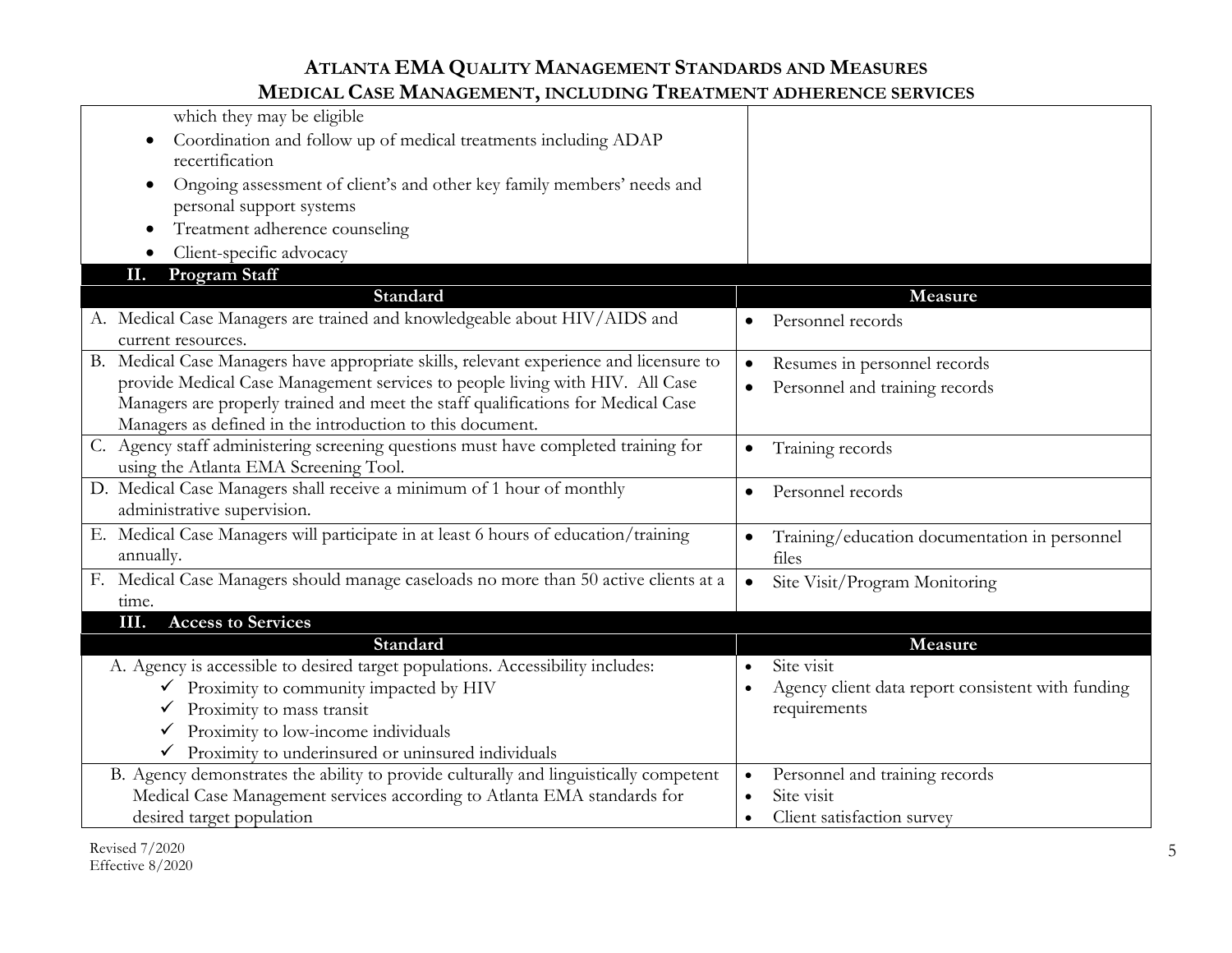| C. Agency demonstrates input from clients in the design and delivery of linguistic<br>services.<br>D. Agency is compliant with ADA requirements for non-discriminatory policies and<br>practices and for the provision of reasonable accommodations to address                                                                                                                                                                                                                                                                                                                                                                                                                                                                                                                  | Agency client data report consistent with funding<br>$\bullet$<br>requirements<br>Existence of Consumer Advisory Board (CAB); if<br>$\bullet$<br>agency does not have a CAB, it may ask for client<br>input from the Consumer Caucus or other<br>agencies' CABs<br>Client satisfaction survey<br>Policy on file<br>$\bullet$ |
|---------------------------------------------------------------------------------------------------------------------------------------------------------------------------------------------------------------------------------------------------------------------------------------------------------------------------------------------------------------------------------------------------------------------------------------------------------------------------------------------------------------------------------------------------------------------------------------------------------------------------------------------------------------------------------------------------------------------------------------------------------------------------------|------------------------------------------------------------------------------------------------------------------------------------------------------------------------------------------------------------------------------------------------------------------------------------------------------------------------------|
| communication (i.e. sign language interpreter).<br>E. Agency is accessible using HIPAA-compliant applications to provide telehealth                                                                                                                                                                                                                                                                                                                                                                                                                                                                                                                                                                                                                                             | Policy on file<br>$\bullet$                                                                                                                                                                                                                                                                                                  |
| services with healthcare-specific features and security.                                                                                                                                                                                                                                                                                                                                                                                                                                                                                                                                                                                                                                                                                                                        | Personnel and training records<br>$\bullet$<br>Program Review                                                                                                                                                                                                                                                                |
| IV. Eligibility Determination/Screening                                                                                                                                                                                                                                                                                                                                                                                                                                                                                                                                                                                                                                                                                                                                         |                                                                                                                                                                                                                                                                                                                              |
| Standard                                                                                                                                                                                                                                                                                                                                                                                                                                                                                                                                                                                                                                                                                                                                                                        | Measure                                                                                                                                                                                                                                                                                                                      |
| A. Upon initial contact with client, agency will determine if client meets criteria for<br>emergency needs, as detailed in their policy and procedures.                                                                                                                                                                                                                                                                                                                                                                                                                                                                                                                                                                                                                         | Client record<br>$\bullet$                                                                                                                                                                                                                                                                                                   |
| B. Provider determines client eligibility for services. Client eligibility will be reassessed<br>every 6 months. The process to determine client eligibility must be completed in a<br>time frame so that screening is not delayed. Eligibility assessment must include at a<br>minimum:<br>Proof of HIV status<br>$\checkmark$<br>$\checkmark$ Proof of income not greater than 400% of Federal Poverty Level<br>Proof of residency<br>$\checkmark$<br>Proof of payor of last resort<br>Proof of active participation in primary care or documentation of the client's<br>plan to access primary care<br>At least 1 visit with a primary care provider every 6 months<br>$\bullet$<br>For affected children <4, at least 1 primary care visit within 12<br>$\bullet$<br>months | Client record<br>$\bullet$<br>Policy on file<br>Agency client data report consistent with funding<br>requirements                                                                                                                                                                                                            |
| C. Clients are informed of the client confidentiality policy and grievance policy at first<br>face-to-face contact.                                                                                                                                                                                                                                                                                                                                                                                                                                                                                                                                                                                                                                                             | Client record<br>Client satisfaction survey                                                                                                                                                                                                                                                                                  |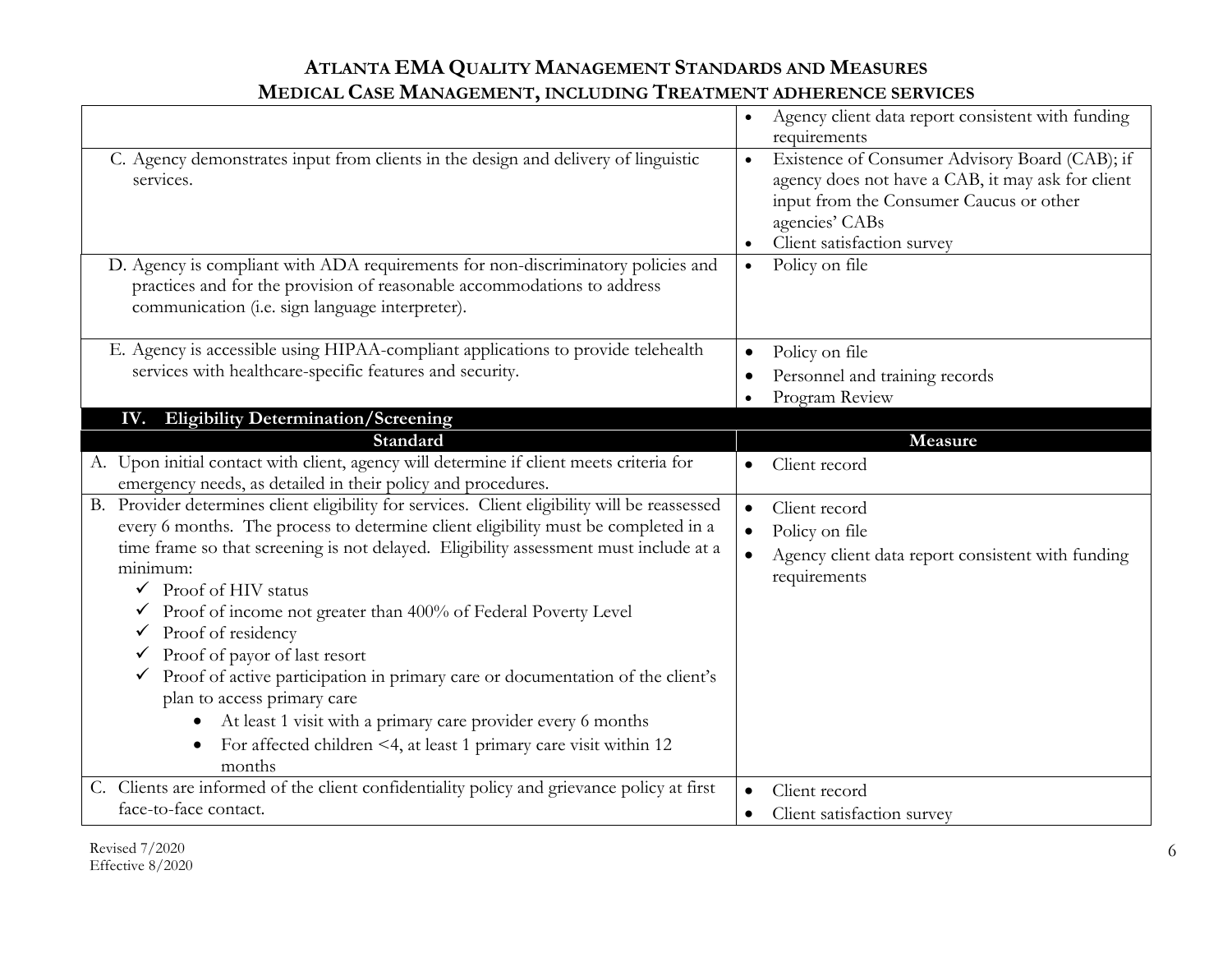| D. New and re-enrolling clients will be screened for case management, mental health,<br>substance abuse and legal needs using the standardized Atlanta EMA screening tool<br>per screening protocol during a face to face contact from appropriate program staff<br>immediately following eligibility determination. All clients will be rescreened<br>annually to address any new client needs.                              |                                                                                                                                              | Client record with Atlanta EMA Screening tool<br>$\bullet$<br>Client data entered consistent with funding<br>$\bullet$<br>requirements (CAREWare)<br>Client record - if client disagrees with the screening<br>$\bullet$<br>disposition, the client record must include<br>signature of client noting this and the scheduled<br>appointment time with the identified agency<br>grievance staff person |
|-------------------------------------------------------------------------------------------------------------------------------------------------------------------------------------------------------------------------------------------------------------------------------------------------------------------------------------------------------------------------------------------------------------------------------|----------------------------------------------------------------------------------------------------------------------------------------------|-------------------------------------------------------------------------------------------------------------------------------------------------------------------------------------------------------------------------------------------------------------------------------------------------------------------------------------------------------------------------------------------------------|
| <b>Case Management Assessment</b><br>V.                                                                                                                                                                                                                                                                                                                                                                                       |                                                                                                                                              |                                                                                                                                                                                                                                                                                                                                                                                                       |
| Standard                                                                                                                                                                                                                                                                                                                                                                                                                      |                                                                                                                                              | Measure                                                                                                                                                                                                                                                                                                                                                                                               |
| A. Medical Case Management assessment and enrollment will be conducted with a                                                                                                                                                                                                                                                                                                                                                 | $\bullet$                                                                                                                                    | Client record                                                                                                                                                                                                                                                                                                                                                                                         |
| new client within 10 business days of receipt of the Atlanta EMA Screening Tool                                                                                                                                                                                                                                                                                                                                               | $\bullet$                                                                                                                                    | Agency client data report consistent with funding                                                                                                                                                                                                                                                                                                                                                     |
| results.                                                                                                                                                                                                                                                                                                                                                                                                                      |                                                                                                                                              | requirements                                                                                                                                                                                                                                                                                                                                                                                          |
| B. Medical Case Managers shall assess and document that clients are not receiving<br>$\bullet$                                                                                                                                                                                                                                                                                                                                |                                                                                                                                              | Client record                                                                                                                                                                                                                                                                                                                                                                                         |
| duplicate Case Management services at any other agency.                                                                                                                                                                                                                                                                                                                                                                       | $\bullet$                                                                                                                                    | Documentation from client                                                                                                                                                                                                                                                                                                                                                                             |
| C. Medical Case Managers must develop of a comprehensive, individualized care<br>plan (ICP) ICP at intake. An appropriate ICP must include behavioral goals,<br>action steps and a timeline for each of the following areas as applicable:<br>Income<br>$\checkmark$<br>$\checkmark$<br>Medical<br>Medications<br><b>Treatment Adherence</b><br>✓<br>Counseling<br>Insurance<br>Housing<br>$\checkmark$<br>$\checkmark$ Legal | $\bullet$<br>$\bullet$<br>Food/nutrition<br>Mental health<br>Substance use<br>Social support<br>Clothing<br>Transportation<br>Risk reduction | Client record with a signed and dated ICP<br>Documentation that client received a copy of their<br>ICP                                                                                                                                                                                                                                                                                                |
| D. A client's initial ICP should occur in a face-to-face interview. Re-evaluation of the<br>care plan should occur at least every 6 months with adaptations as necessary.                                                                                                                                                                                                                                                     | $\bullet$                                                                                                                                    | Client record                                                                                                                                                                                                                                                                                                                                                                                         |
| E. Case managed clients will have direct contact with their Medical Case Managers                                                                                                                                                                                                                                                                                                                                             | $\bullet$                                                                                                                                    | Client satisfaction survey<br>Client record                                                                                                                                                                                                                                                                                                                                                           |
| $\bullet$<br>every month. Direct contact is bi-directional. It is defined as phone interaction                                                                                                                                                                                                                                                                                                                                |                                                                                                                                              |                                                                                                                                                                                                                                                                                                                                                                                                       |
| $\bullet$<br>(messages left do not qualify), face-to-face contact, secure videoconferencing or                                                                                                                                                                                                                                                                                                                                |                                                                                                                                              | Agency client data report consistent with funding<br>requirements                                                                                                                                                                                                                                                                                                                                     |
| secure email correspondence (messages sent to and received from client). Clients                                                                                                                                                                                                                                                                                                                                              |                                                                                                                                              |                                                                                                                                                                                                                                                                                                                                                                                                       |
| Revised 7/2020                                                                                                                                                                                                                                                                                                                                                                                                                |                                                                                                                                              |                                                                                                                                                                                                                                                                                                                                                                                                       |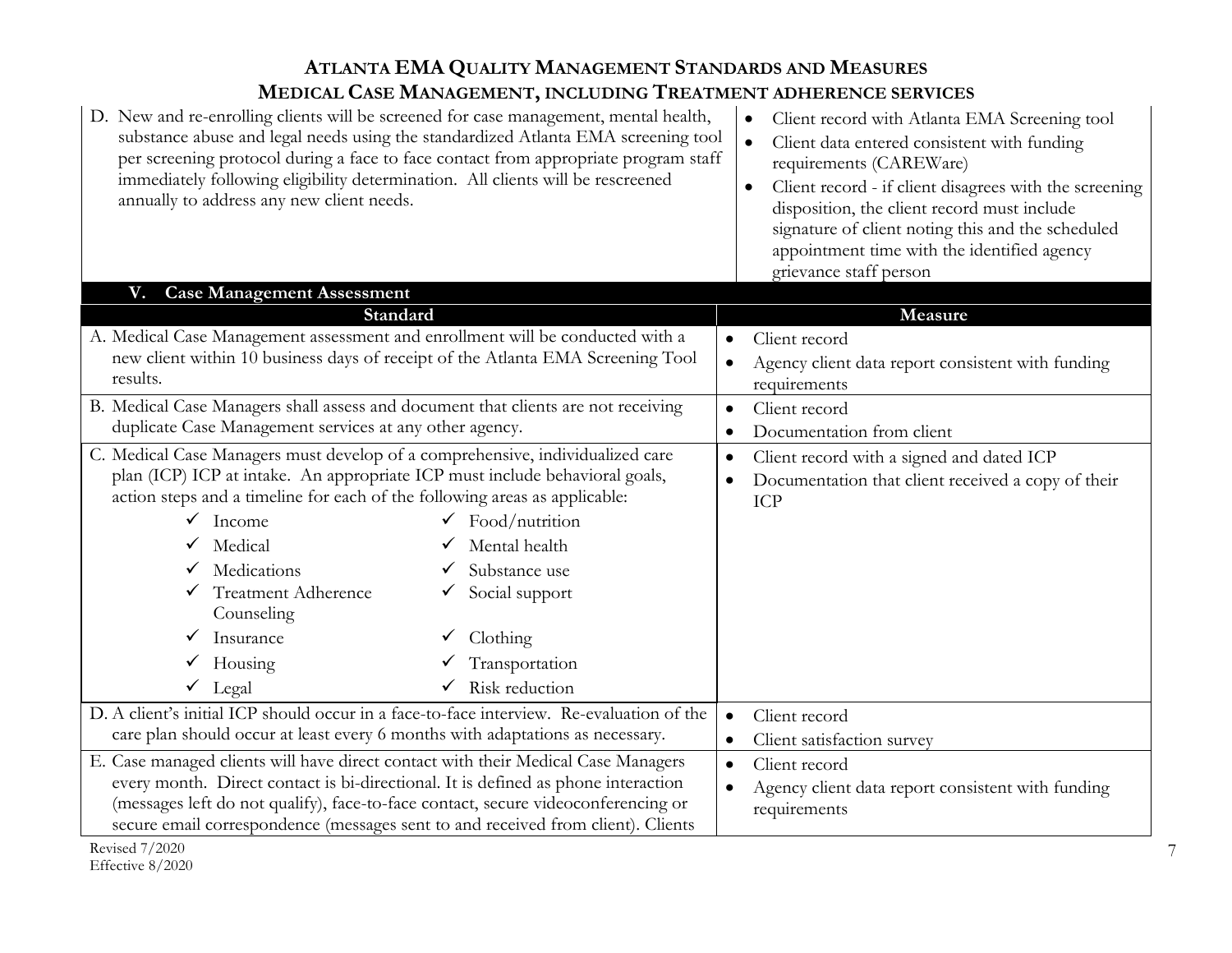| receiving telehealth services with the medical case manager should have a face-to-  | Client satisfaction survey<br>$\bullet$                          |
|-------------------------------------------------------------------------------------|------------------------------------------------------------------|
| face visit at least once a year.                                                    |                                                                  |
| F. A client may be terminated from receiving Medical Case Management services for   | Policy on file<br>$\bullet$                                      |
| any of the following reasons:                                                       | Client record<br>$\bullet$                                       |
| $\checkmark$ Death                                                                  | Agency client data report consistent with funding<br>$\bullet$   |
| $\checkmark$ Client request                                                         | requirements                                                     |
| Client no longer residing within the Atlanta EMA                                    |                                                                  |
| └ Client no longer an active participant in Outpatient Ambulatory Health            |                                                                  |
| Services                                                                            |                                                                  |
| Client earns over 400% of the Federal Poverty Level                                 |                                                                  |
| Client's actions put the agency, staff, or other clients at risk<br>✓               |                                                                  |
| Client no longer requires Non-Medical Case Management interventions                 |                                                                  |
| Client fails to contact the agency for a period of 6 months despite at least 3<br>✓ |                                                                  |
| documented attempts to contact the client by the Case Manager.                      |                                                                  |
| <b>VI. Treatment Adherence Counseling</b>                                           |                                                                  |
| Standard                                                                            | Measure                                                          |
| A. Medical Case Managers should provide treatment adherence counseling to           | Client Record                                                    |
| ensure readiness for and adherence to complex HIV/AIDS treatments. At a             | Documented in Individualized Service Plan<br>$\bullet$           |
| minimum, adherence counseling should include obtaining information of the           |                                                                  |
| following:                                                                          |                                                                  |
| $\checkmark$ Frequency of missed appointments                                       |                                                                  |
| $\checkmark$ Frequency of missed dosages of medications                             |                                                                  |
| $\checkmark$ Challenges for adhering to appointments and/or medications             |                                                                  |
| B. Adherence counseling should occur at every medical case management direct        | Policy on file<br>$\bullet$                                      |
| encounter.                                                                          | Documented in Individualized Service Plan and Case<br>$\bullet$  |
|                                                                                     | <b>Notes</b>                                                     |
| C. Medical Case Managers will coordinate with client's health care team related to  | Client Record<br>$\bullet$                                       |
| client care issues such as medication complications, side effects, and general      | Documentation that case notes are shared with other<br>$\bullet$ |
| issues impacting client regarding compliance and/or adherence.                      | members of the health care team                                  |
|                                                                                     | Documentation of case consultations with other                   |
|                                                                                     | members of the health care team                                  |
| VII. Clients' Rights and Responsibilities                                           |                                                                  |
| Standard                                                                            | Measure                                                          |
|                                                                                     |                                                                  |